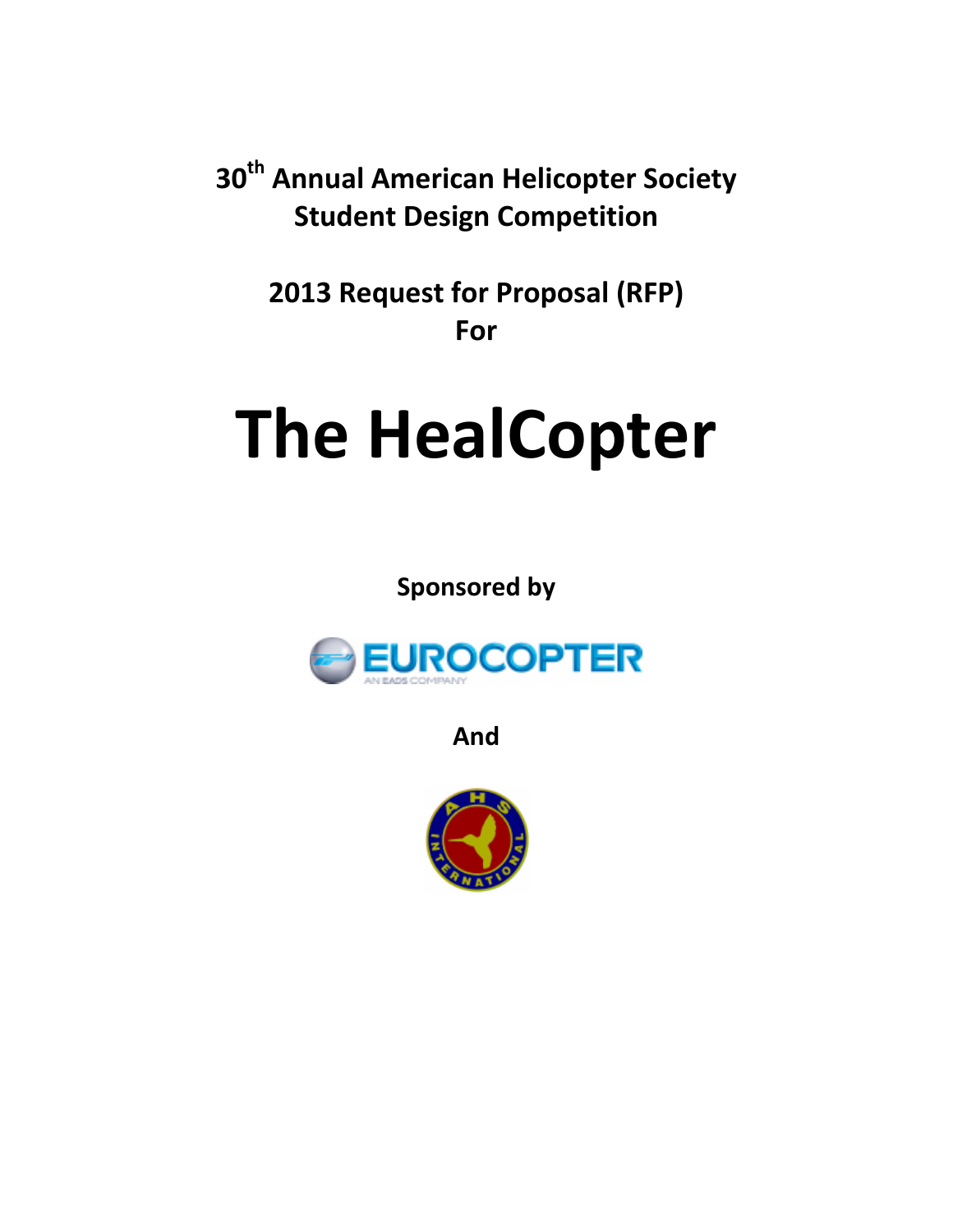# **Table of Contents**

| 1. | <b>Basic Proposal Information</b>         | $\overline{2}$ |
|----|-------------------------------------------|----------------|
|    | 1.1. Rules                                | 2              |
|    | 1.1.1. Who May Participate                | 2              |
|    | 1.1.2. Team Size and Number of Teams      | 2              |
|    | 1.1.3. Categories and Classifications     | $\overline{2}$ |
|    | 1.1.4. Language of Proposal               | 3              |
|    | 1.1.5. Units Used in Proposal             | 3              |
|    | 1.1.6. Proposal Format, Length and Medium | 3              |
|    | 1.1.7. Signature Page                     | 4              |
|    | 1.1.8. Withdrawal                         | 4              |
|    | 1.1.9. Special Sponsor Rules              | 4              |
|    | 1.1.10. Proposal Posting                  | 5              |
|    | 1.2. Awards                               | 6              |
|    | 1.3. Schedule                             | 7              |
|    | 1.4. Contacts                             | 8              |
|    | 1.5. Evaluation Criteria                  | 9              |
|    | 1.6. Proposal Requirements                | 11             |
|    | 2. System Objectives                      | 13             |
|    | 2.1. Operating Concept                    | 13             |
|    | 2.2. Specific Objectives                  | 15             |
|    | 2.2.1. Task 1                             | 15             |
|    | 2.2.2. Task 2                             | 19             |
|    | 2.2.3. Task 3                             | 19             |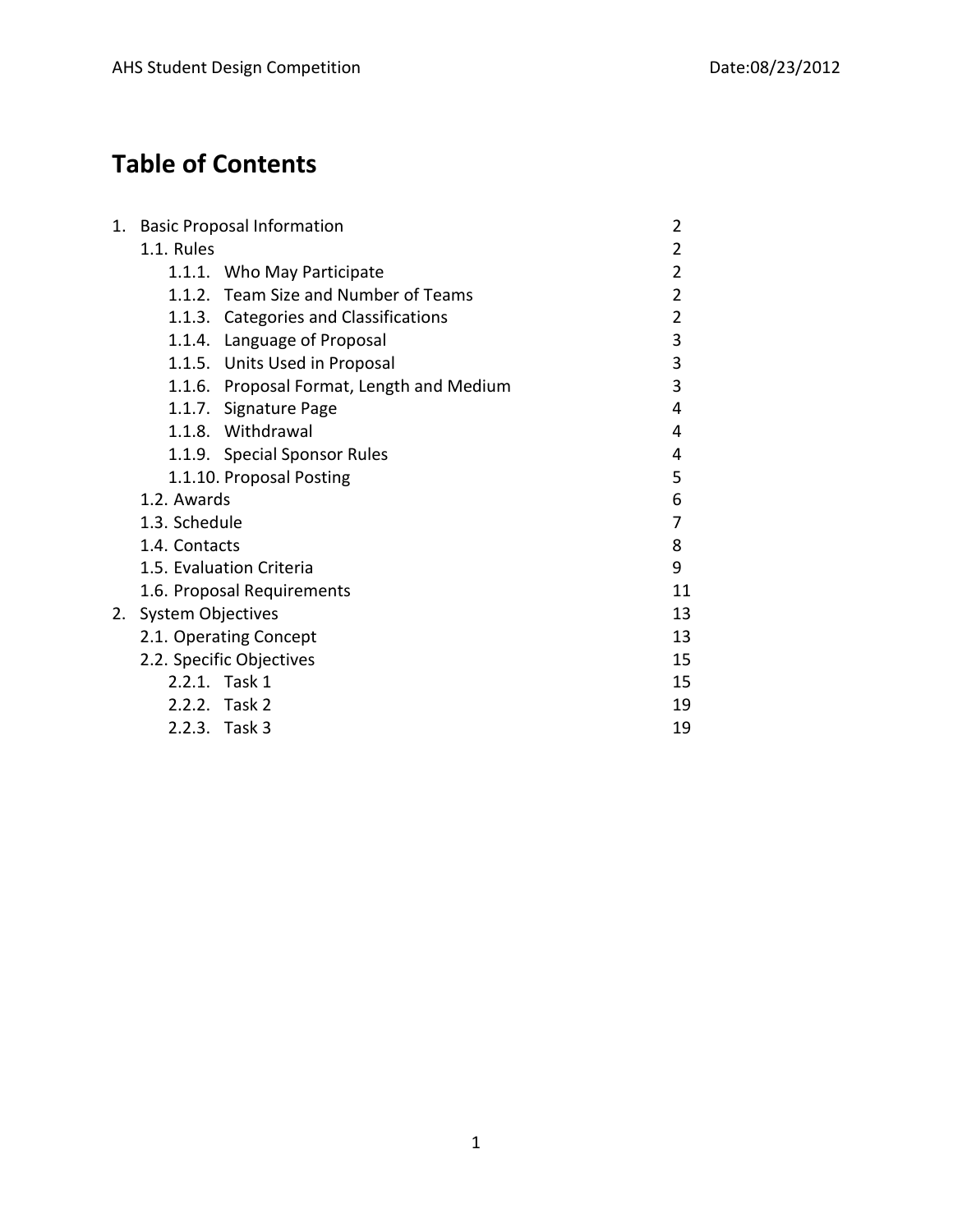## **1.0 Basic Proposal Information**

EUROCOPTER extends greetings and invites you to participate in the  $30<sup>th</sup>$  Student Design Competition (SDC) of the American Helicopter Society, International (AHS). This Request For Proposal (RFP) is divided into two sections. Section 1 (this section) provides a general description of the competition and the process for entering. This section covers the rules (both general and proposal specific) and schedules that the sponsor requires of the participants. It also describes the awards and provides contact information. Section 2 describes the specific challenge by EUROCOPTER.

## **1.1 Rules**

#### **1.1.1 Who May Participate**

All undergraduate and graduate students from any school (university or college) may participate in this competition, regardless of nationality. A student may be full-time or parttime; their education level will be considered in the classification of their team (see 1.1.3).

#### **1.1.2 Team Size and Number of Teams**

We encourage the formation of project teams. The maximum number of students on a team is ten (10); the minimum team size is one (1), an individual. Schools may form more than one team, and each team may submit a proposal, but each team is limited to a maximum of ten students. A student may be a member of one team only.

We look favorably upon the development of multi-university teams for the added experience gained in education and project management. The maximum number of students for a multiuniversity team is twelve (12), distributed in any manner over the multi-university team.

The members of a team must be named in the Letter of Intent. The Letter of Intent is drafted by the captain of a team and sent to the American Helicopter Society by the date specified in section 1.3. Information in the Letter of Intent must include the name of the university or universities forming the team, the name of the team, the printed names of the members of the team from all the universities in the team, the e-mail addresses and education level (undergraduate or graduate) of each team member, the affiliation of each student in the case of a multi-university team, and the printed names and affiliations of the faculty advisors.

#### **1.1.3 Categories and Classifications**

The competition has two categories that are eligible for prizes. They are: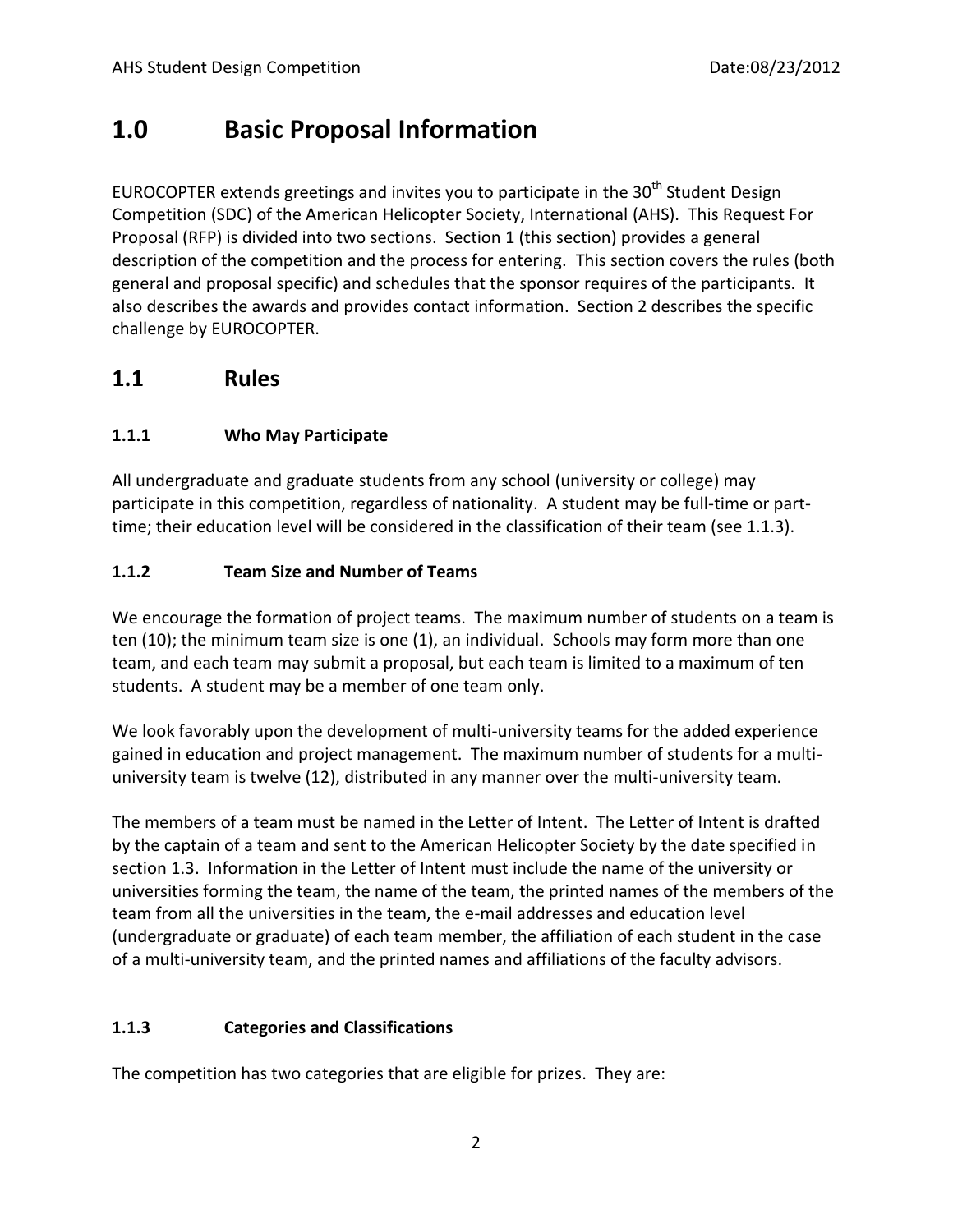- Undergraduate Student Category
- Graduate Student Category

The classification of a team is determined by the highest education level currently pursued by any member of the team.

A "new entrant" is defined as any school (undergraduate or graduate) that has not participated in at least two of the prior three competitions. An additional prize will be awarded for the best proposal by a new entrant.

#### **1.1.4 Language of Proposal**

Regardless of the nationality of the teams, all submittals and communications to and from the American Helicopter Society will be in English.

#### **1.1.5 Units Used in Proposal**

All proposals shall provide answers in English and SI units. The primary units are to be SI units, followed by the secondary units in parentheses. The use of units shall be consistent throughout the proposal.

#### **1.1.6 Proposal Format, Length and Medium**

Two separate files comprise the Final Submittal and both must be present for a submission to be considered complete. The judges shall apply a significant penalty if either file is missing. The two files are the Executive Summary and the Final Proposal. Each are described herein.

**The first file is called the Final Proposal.** It is the complete, self-contained proposal of the team. It shall be submitted in PDF form readable with Adobe Acrobat. Exceptions will be considered with advance request.

Undergraduate category Final Proposals shall be no more than 50 pages and graduate category Final Proposals shall be no more than 100 pages. All pages are to be numbered. This page count includes all figures, diagrams, drawings, photographs and appendices. In short, anything that can be read or viewed is considered a page and subject to the page count, with the following exceptions. The cover page, acknowledgement page, signature page, posting permission page (see section 1.1.9), table of contents, list of figures, list of tables, nomenclature, reference pages and the Executive Summary are excluded from the page count for the Final Proposal. See section 1.1.6 for specific information about the signature page.

Pages measure 8  $\frac{1}{2}$  x 11 inches. Undergraduate submissions may have four (4) larger fold-out pages with a maximum size of 11 x 17 inches, and graduate submissions may have eight (8)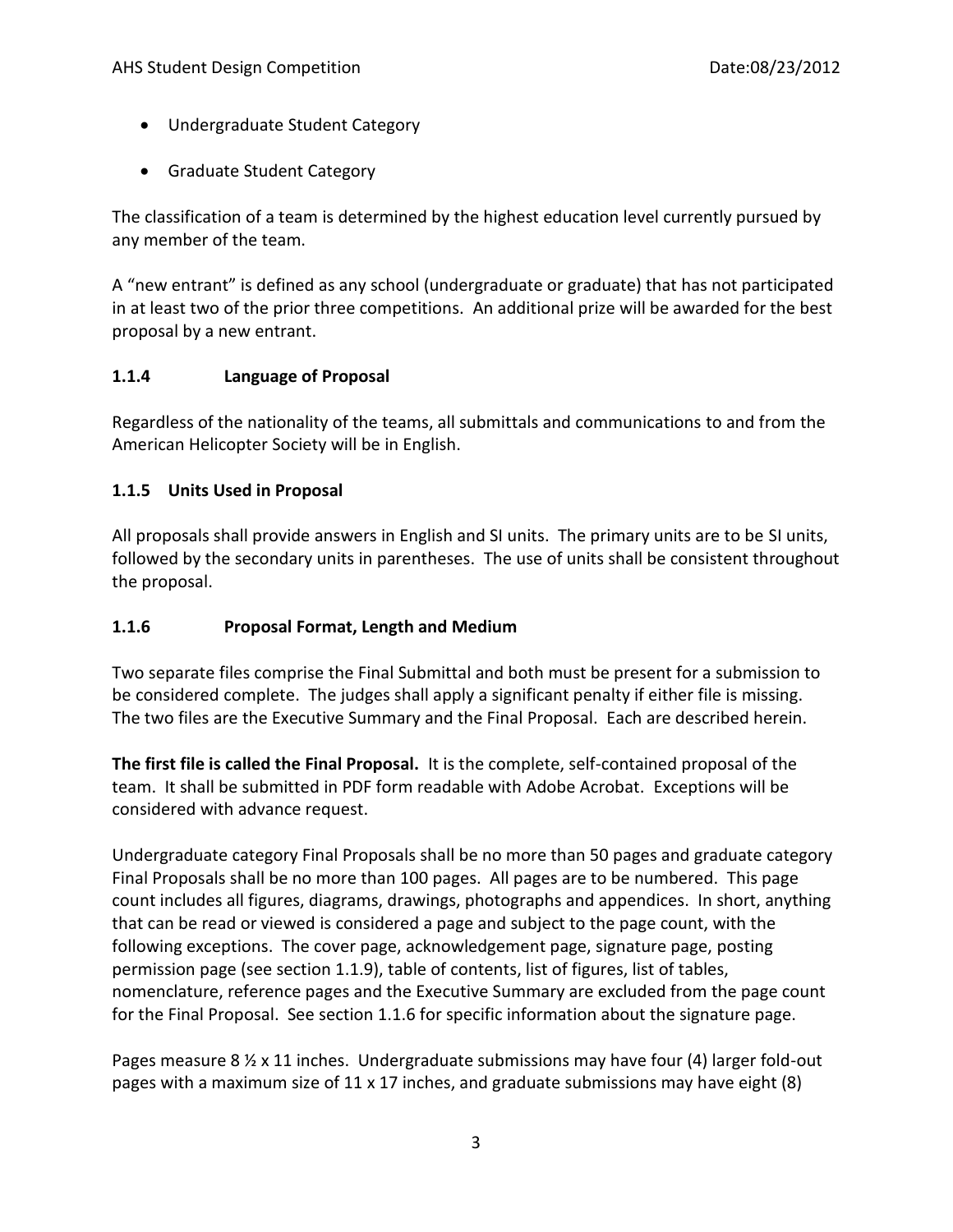larger fold-out pages with a maximum size of  $11 \times 17$  inches. If a submission exceeds the page limit for its category, the judges will apply a penalty equal to ¼ point per page over the limit.

All proposals and summaries shall use a font size of at least 10 point and spacing that is legible and enhances document presentation.

**The second file is a PDF file called the Executive Summary.** This is a self-contained "executive" briefing of the proposal. Both undergraduate and graduate category Executive Summaries are limited to twenty (20) pages measuring  $8 \frac{1}{2} \times 11$  inches, with no more than four (4) larger foldout pages of a maximum size of 11 x 17 inches. The Executive Summary can take the form of a viewgraph-style presentation, but it must be a PDF file readable with Adobe Acrobat. No additional technical content may be introduced in the Executive Summary. The judges shall apply the same page count penalty to the Executive Summary score as with the Final Proposal. The Executive Summary shall account for no more than 20% of the total score of the complete submission.

All submissions shall be made on a compact disc (CD). A back-up submission via e-mail to the AHS may also be provided by a team, but the submission will not be considered executed without receipt of a compact disc by the submittal deadline.

This *submission format made of two separate files is mandatory.*

#### **1.1.7 Signature Page**

All submittals must include a signature page as the second page, following immediately after the cover page. The signature page must include the printed name, e-mail addresses, education level, (undergraduate or graduate), and signature of each student that participated. In the case of a multi-university team, the page must also indicate the affiliation of each student.

The submittals must be wholly the effort of the students, but Faculty advisors may provide guidance. The signature page must also include the printed names, e-mail addresses and signatures of the Faculty Advisors.

Design projects for which a student receives academic credit must be identified by course name(s) and number(s) on the signature page.

#### **1.1.8 Withdrawal**

If a student withdraws from a team, or if a team withdraws their project from the competition, that team must notify the AHS National Headquarters Office in writing immediately.

#### **1.1.9 Special Sponsor Rules**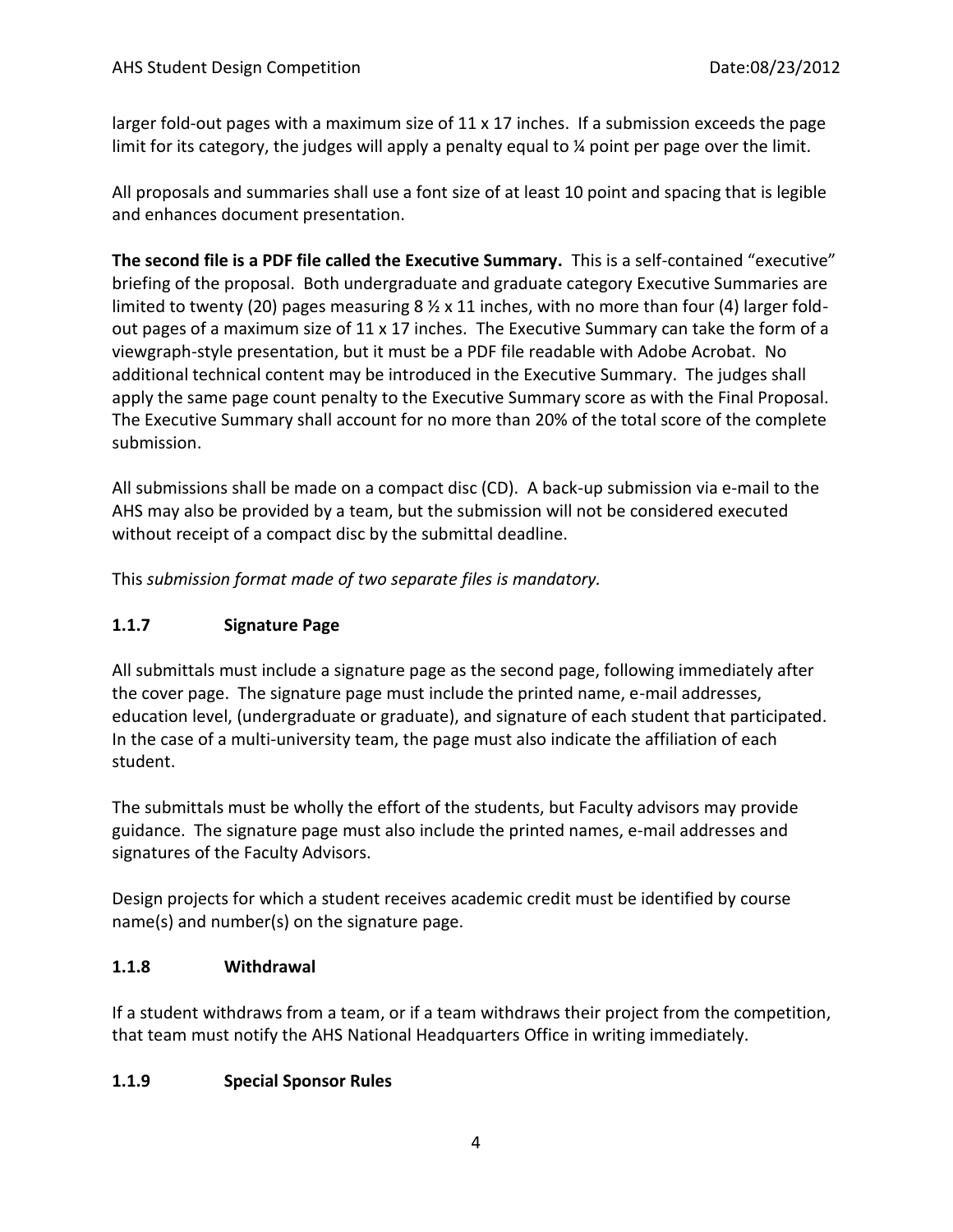No special sponsor rule is requested.

#### **1.1.10 Proposal Posting**

The AHS will post the winning entries in the undergraduate and graduate categories on their web site. Other entries will be posted if the teams provide written permission by their team captain or designated point of contact and a faculty advisor at the time of submission. The written permission shall appear on a separate page immediately following the signature page. This permission page will not count against the page count.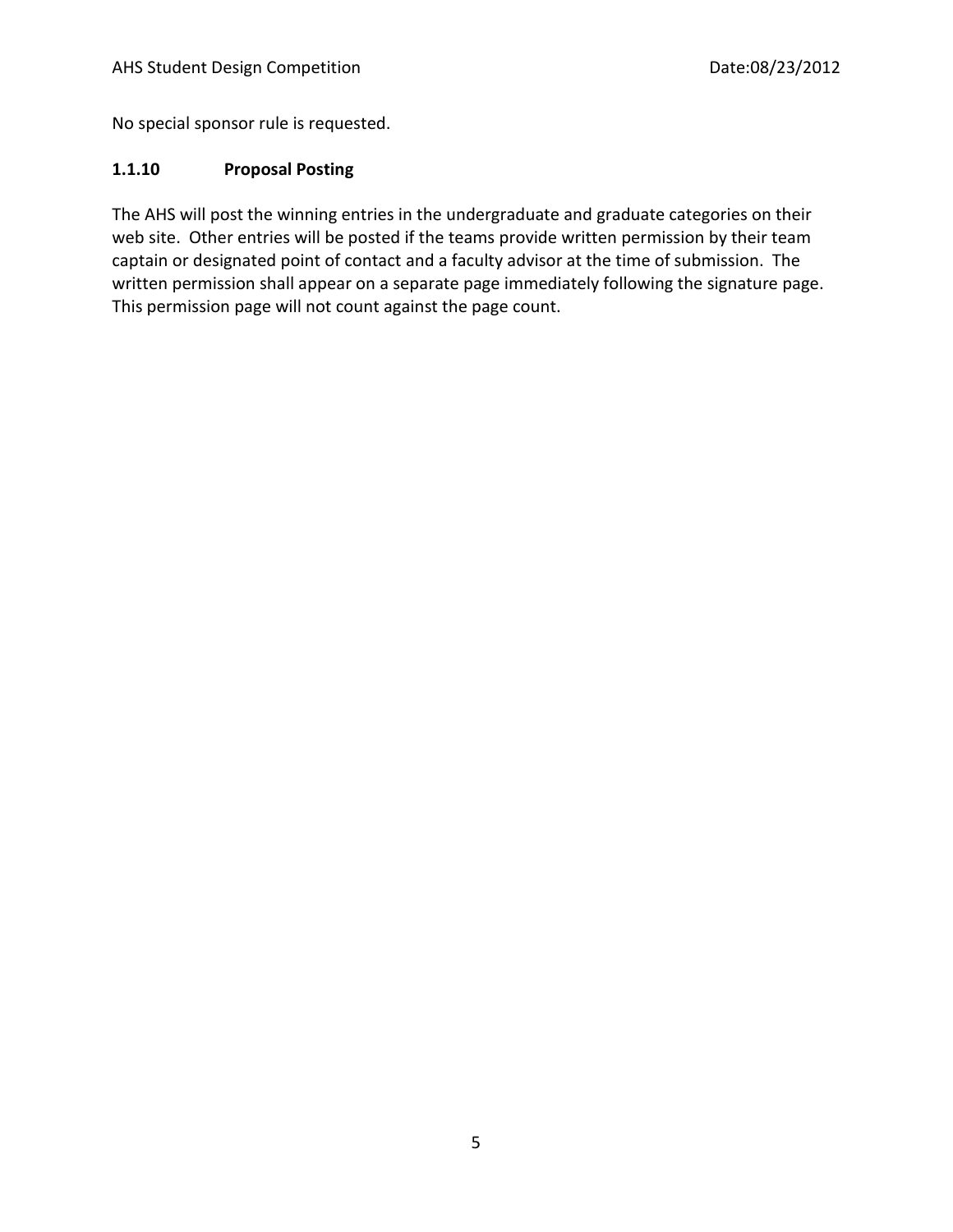### **1.2 Awards**

EUROCOPTER is very pleased to sponsor the AHS Student Design Competition this year. EUROCOPTER will provide the funds for the awards and travel stipends.

Submittals are judged in two (2) categories.

Undergraduate category:

- $\bullet$  1<sup>st</sup> place \$800
- $\bullet$  2<sup>nd</sup> place \$400

Graduate category:

- $\bullet$  1<sup>st</sup> place \$1300
- $\bullet$  2<sup>nd</sup> place \$700

In addition, the best "New Entrant" (defined in section 1.1.3) will be awarded \$300.

Certificates of achievement will be presented to each member of the winning team and to their faculty advisors for display at their school. The first place winner or team representative for the graduate and undergraduate categories will be expected to present a technical summary of their design at the 2014 AHS International Annual Forum. Presenters receive complimentary registration and will be provided up to \$1000 in expenses to help defray the cost of attendance.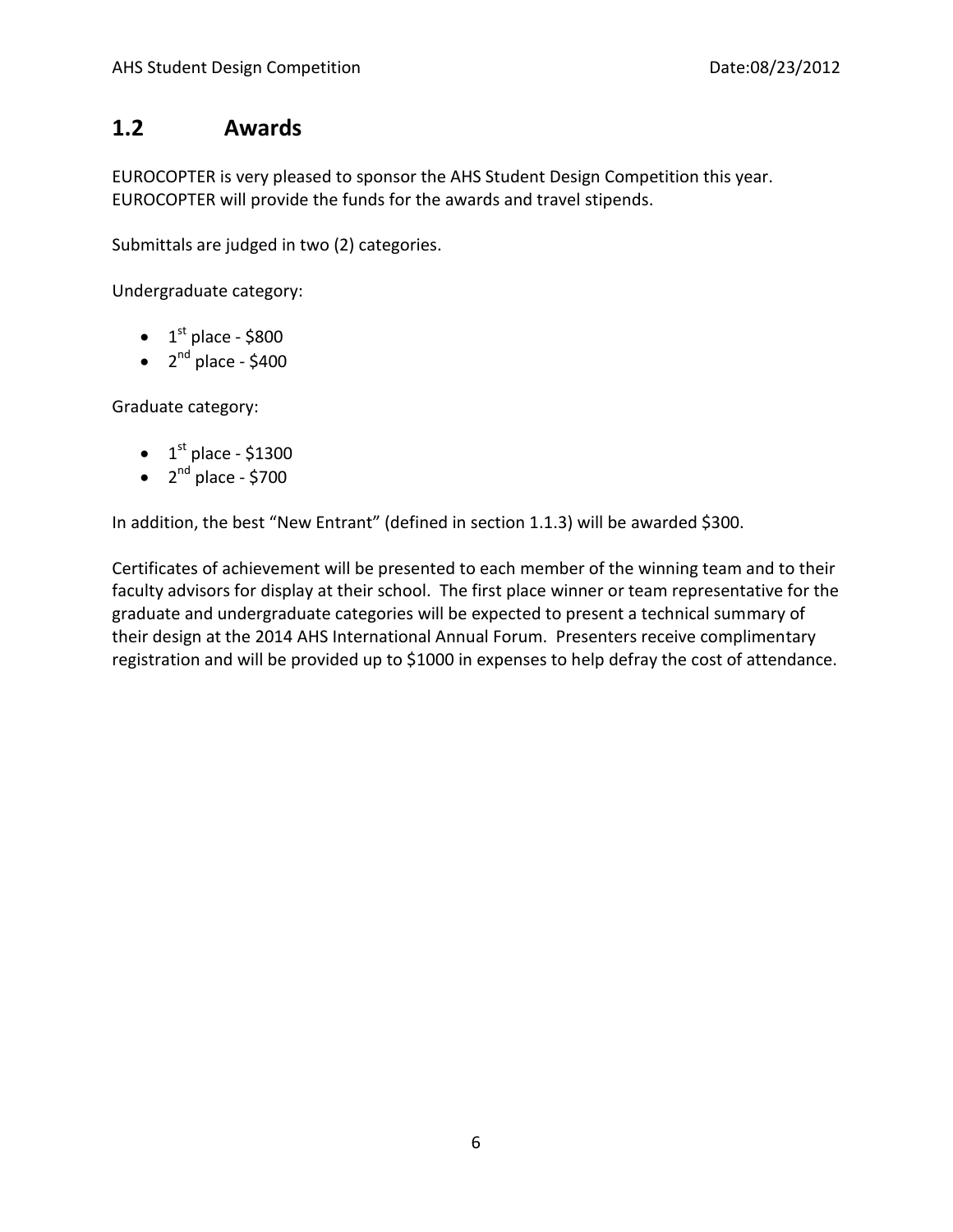## **1.3 Schedule**

Schedule milestones and deadline dates for submission are as follows:

| <b>Milestone</b>                                                    | Date                                         |
|---------------------------------------------------------------------|----------------------------------------------|
| AHS Issues a Request For Proposal                                   | August 24, 2012                              |
| Submit Letter of Intent to Participate                              | No Later Than (NLT)<br>February 1st, 2013    |
| Submit Requests for Information/Clarification                       | Continuously, but NLT<br>February 28th, 2013 |
| AHS Issues Responses to Questions                                   | NLT March 15th, 2013                         |
| Teams submit Final Submittal (Final Proposal and Executive Summary) | NLT June 28th, 2013                          |
| Sponsor notifies AHS of results                                     | August 2nd, 2013                             |
| AHS announces winners                                               | August 16th, 2013                            |
| Winning team presents at AHS Forum                                  | May 20-22, 2014                              |

We reiterate; if you intend to participate, your Letter of Intent must arrive at the American Helicopter Society, International no later than February 1st, 2013. The signature page must include all of the information requested in section 1.1.6.

All questions and requests for information/clarification that are submitted by teams to the AHS will be distributed with answers to all participating teams and judges. Entrants' requests for information/clarification (questions) will be answered as soon as possible. All of the questions and answers will also be distributed collectively to all entrants no later than March 15th, 2013.

The Final Submittal must be postmarked by June 28th, 2013.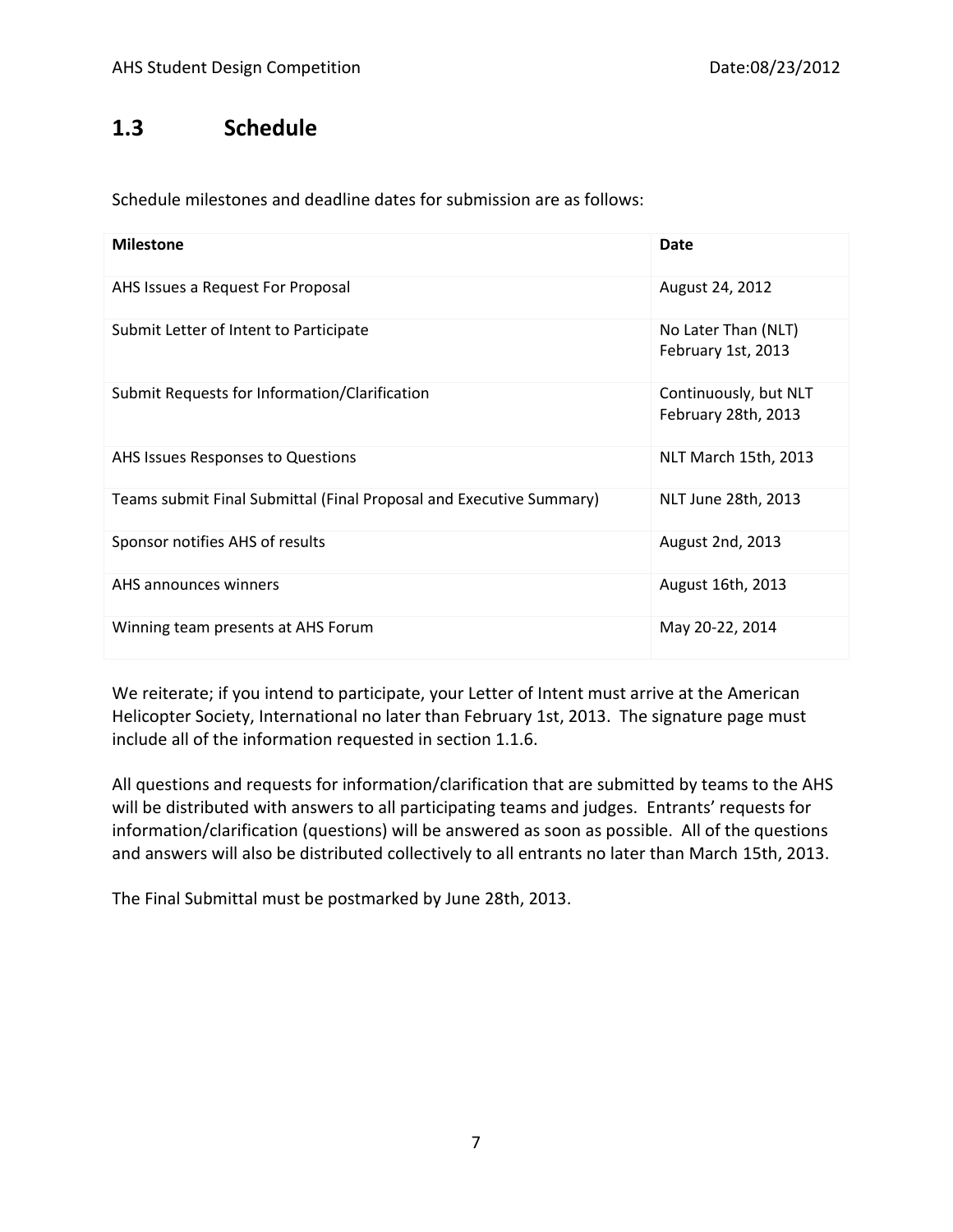## **1.4 Contacts**

All correspondence should be directed to:

Ms. Kay Brackins, Deputy Director AHS International 217 N. Washington Street Alexandria, Va. 22314 Phone: (703) 684-6777 Fax: (703) 739-9279 E-mail: [kbrackins@vtol.org](mailto:kbrackins@vtol.org)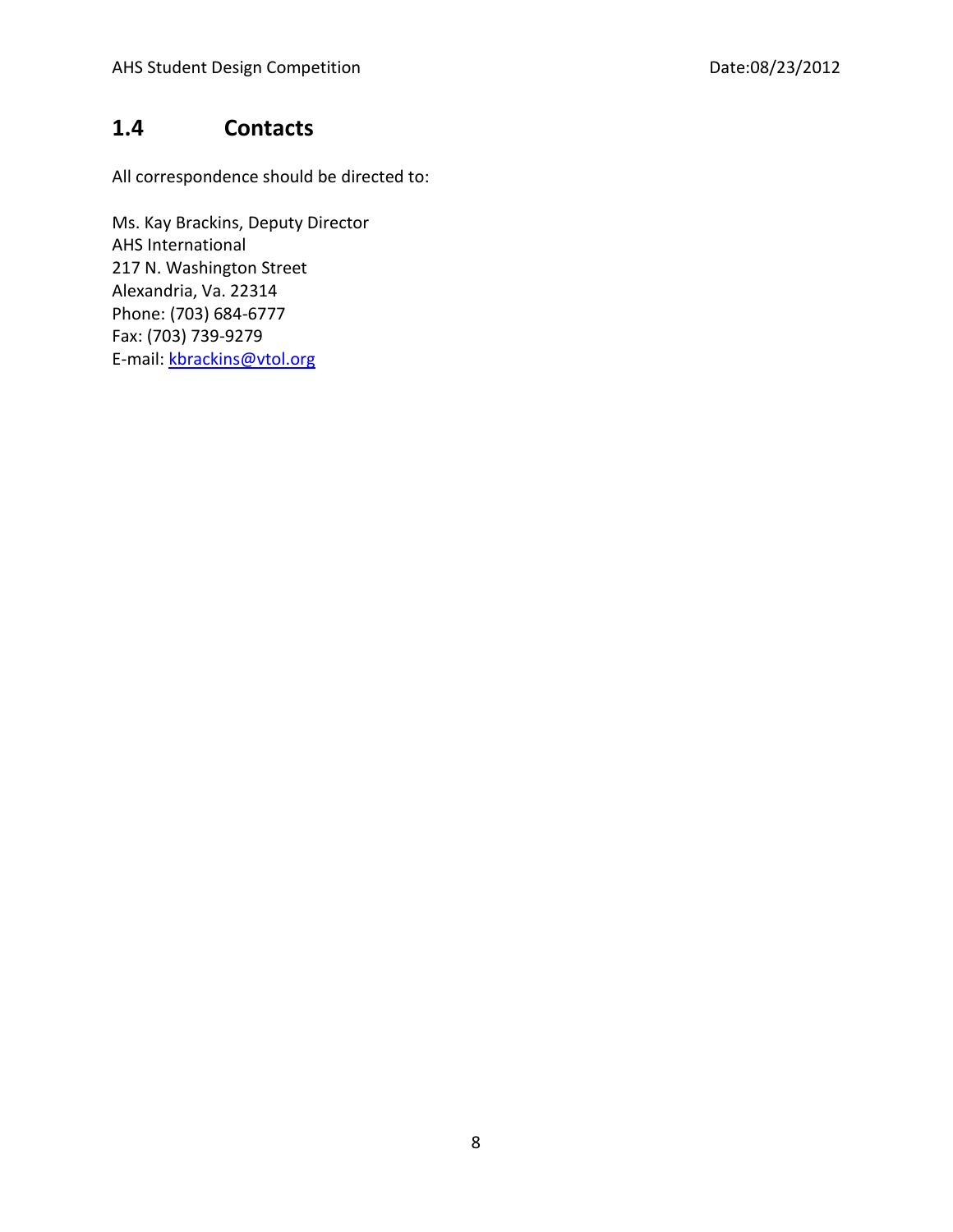## **1.5 Evaluation Criteria**

The proposals shall be judged on four (4) primary categories with weighting factors specified below.

#### A. Technical Content (40 points)

The Technical Content of the proposal requires that …

- **The design meets the RFP technical requirements**
- The assumptions are clearly stated and logical
- A thorough understanding of tools is evident
- All major technical issues are considered
- **•** Appropriate trade studies are performed to direct/support the design process
- Well balanced and appropriate substantiation of complete aircraft and subsystems is present
- Technical drawings are clear, descriptive, and accurately represent a realistic design

#### B. Application & Feasibility (25 points)

The proposals will be judged on how well current and anticipated technologies are applied to the problem, and on the feasibility of the solution. The proposals must …

- Justify and substantiate the technology levels that are used or anticipated
- Direct appropriate emphasis and discussion to critical technological issues
- **Discuss how affordability considerations influenced the design process**
- Discuss how reliability and maintainability features influenced the design process
- **Discuss how manufacturing methods and materials were considered in the design** process
- **Show an appreciation for the operation of the aircraft**

#### C. Originality (20 points)

The originality of the proposal shall be judged on …

- $\blacksquare$  How innovative is the solution
- **How much does the solution demonstrate originality and show imagination**
- **Vehicle/system aesthetics**

#### D. Organization & Presentation (15 points)

The organization and presentation of the proposal requires …

 A self-contained Executive Summary that contains all pertinent information and a compelling case as to why the proposal should win. It must be a separate file.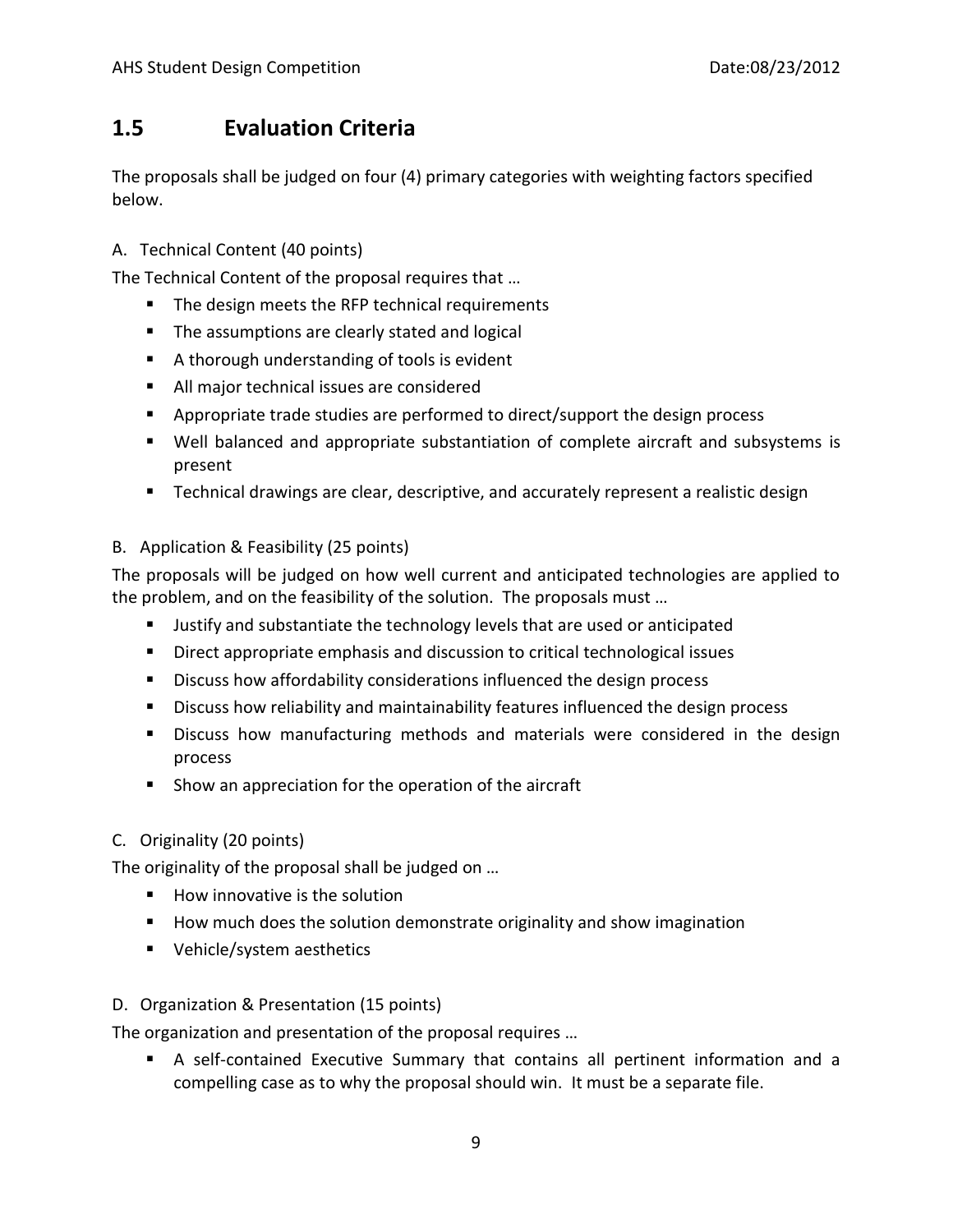- An introduction that clearly describes the major features of the proposed system
- A well-organized proposal with all information presented in a readily accessible and logical sequence
- Clear and uncluttered graphs, tables, drawings and other visual elements
- Complete citations of all previous relevant work (the State-of-the-Art)
- **Professional quality and presentation**
- The proposal meets all format and content requirements

The RFP describes the contest and the requirements. Schedule, page count and other limits, and the basic rules are part of the RFP and will be judged under section 1.5, D.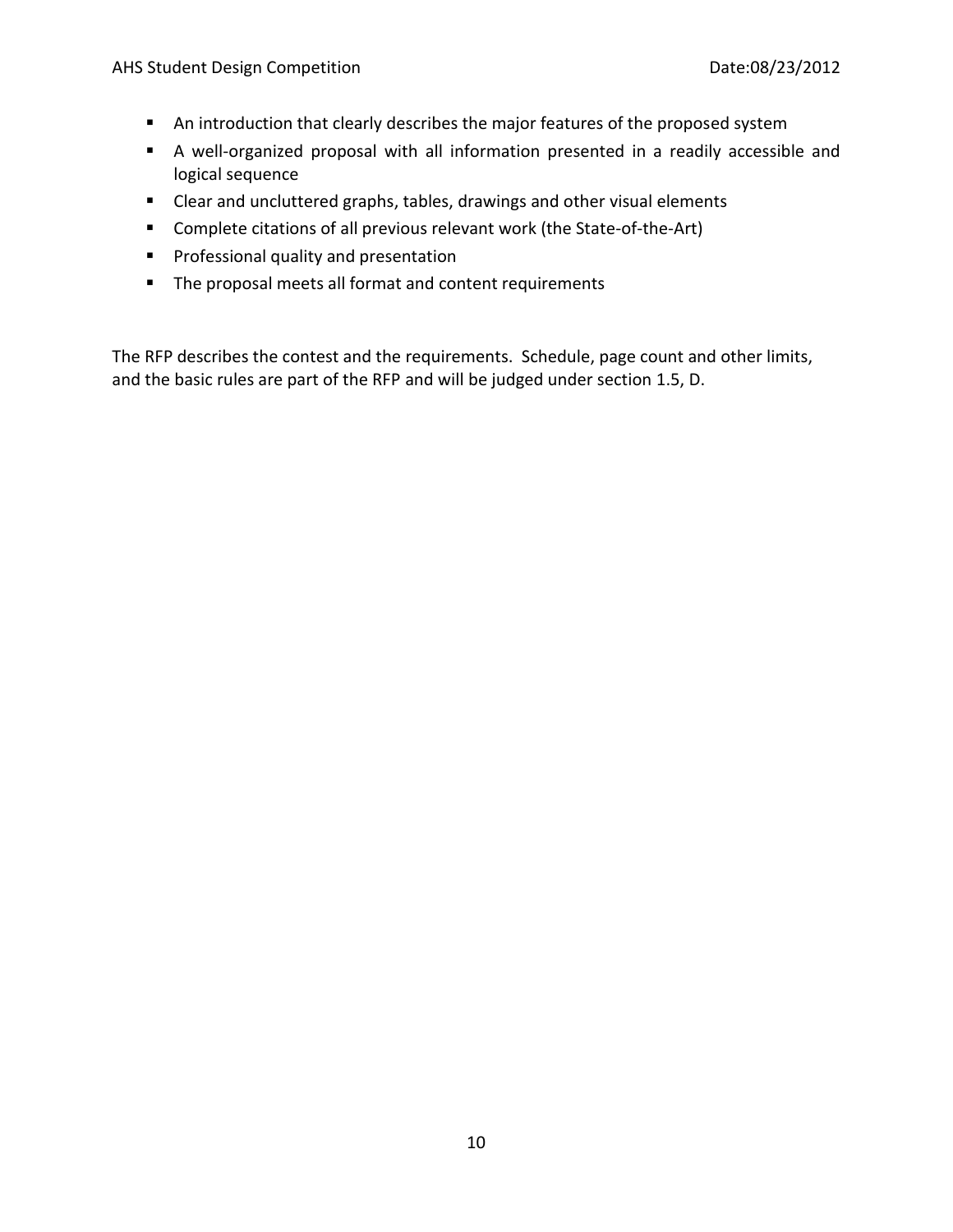## **1.6 Proposal Requirements**

The Final Submittal needs to communicate a description of the design concepts and the associated performance criteria (or metrics) to substantiate the assumptions and data used and the resulting predicted performance, weight, and cost. Use the following as guidance while developing a response to this Request for Proposal (RFP):

- A. Demonstrate a thorough understanding of the RFP requirements.
- B. Describe how the proposed technical approach complies with the requirements specified in the RFP. Technical justification for the selection of materials and technologies is expected. Clarity and completeness of the technical approach will be a primary factor in evaluation of the proposals.
- C. Identify and discuss critical technical problem areas in detail. Present descriptions, method of attack, system analysis, sketches, drawings, and discussions of new approaches in sufficient detail in order to assist in the engineering evaluation of the submitted proposal. Identify and justify all exceptions to RFP technical requirements. Design decisions are important, but so are process and substantiation.
- D. Describe the results of trade-off studies performed to arrive at the final design. Include a description of each trade and a thorough list of assumptions. Provide a brief description of the tools and methods used to develop the design.
- E. Section 1.1.5, titled "Proposal Format, Length and Medium" describes the data package that a team must provide in the Final Submittal. Specifically, the Final Submittal must contain two files transmitted on a Compact Disc. The first file is the Final Proposal, which is the full length, complete and self-contained proposed solution to the RFP. By self-contained, we mean that the proposal does not refer to and does not require files other than itself. The second file is an Executive Summary, which presents a compelling story why the sponsor should select your design concept. The Executive Summary should highlight critical requirements and the trade studies you conducted, and summarize the aircraft concept design and capabilities.
- F. Judging will focus on innovative solutions, system performance, and system value.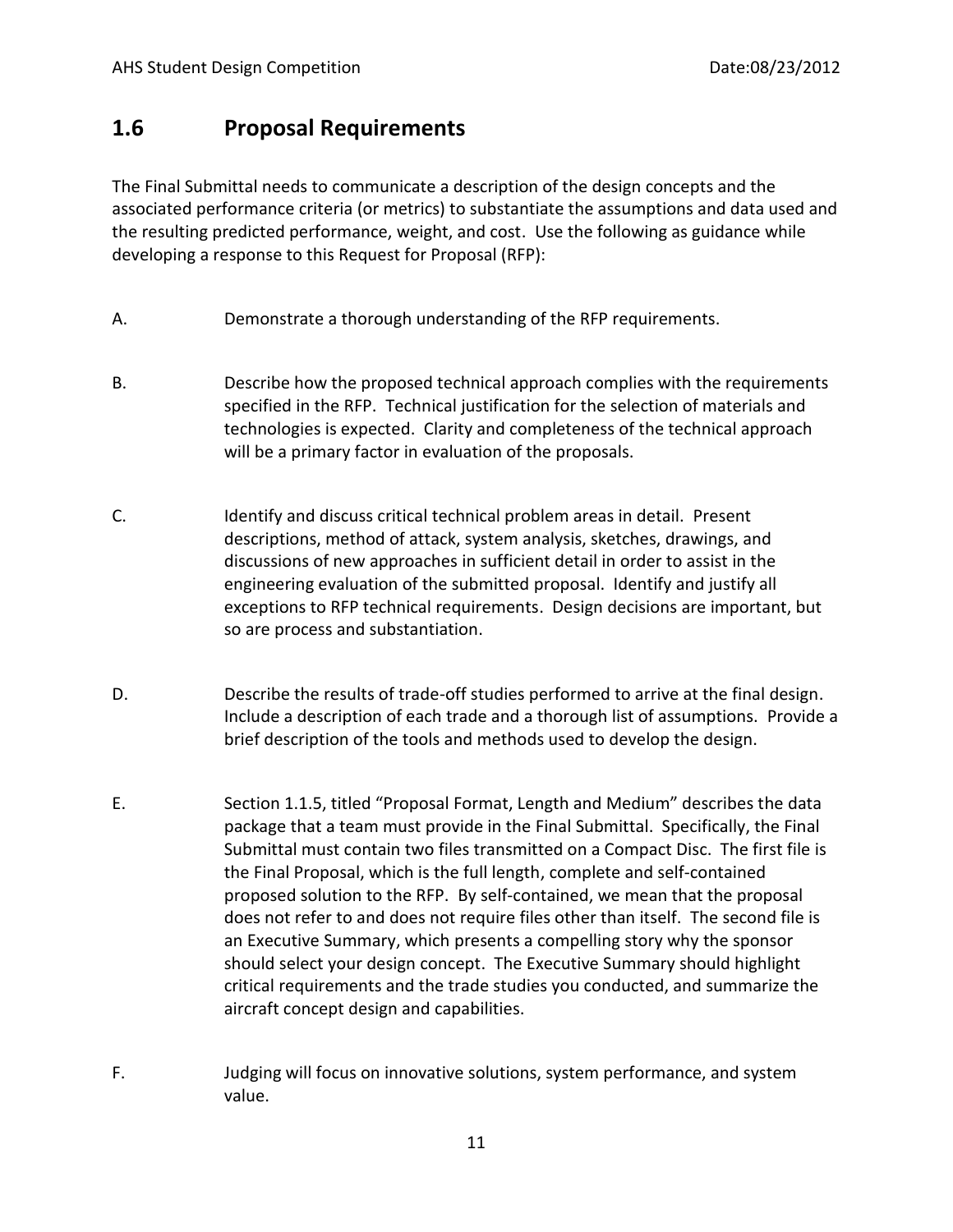G. Unless otherwise specified, all engineering units should be expressed in SI units as a primary unit and the English units as secondary units.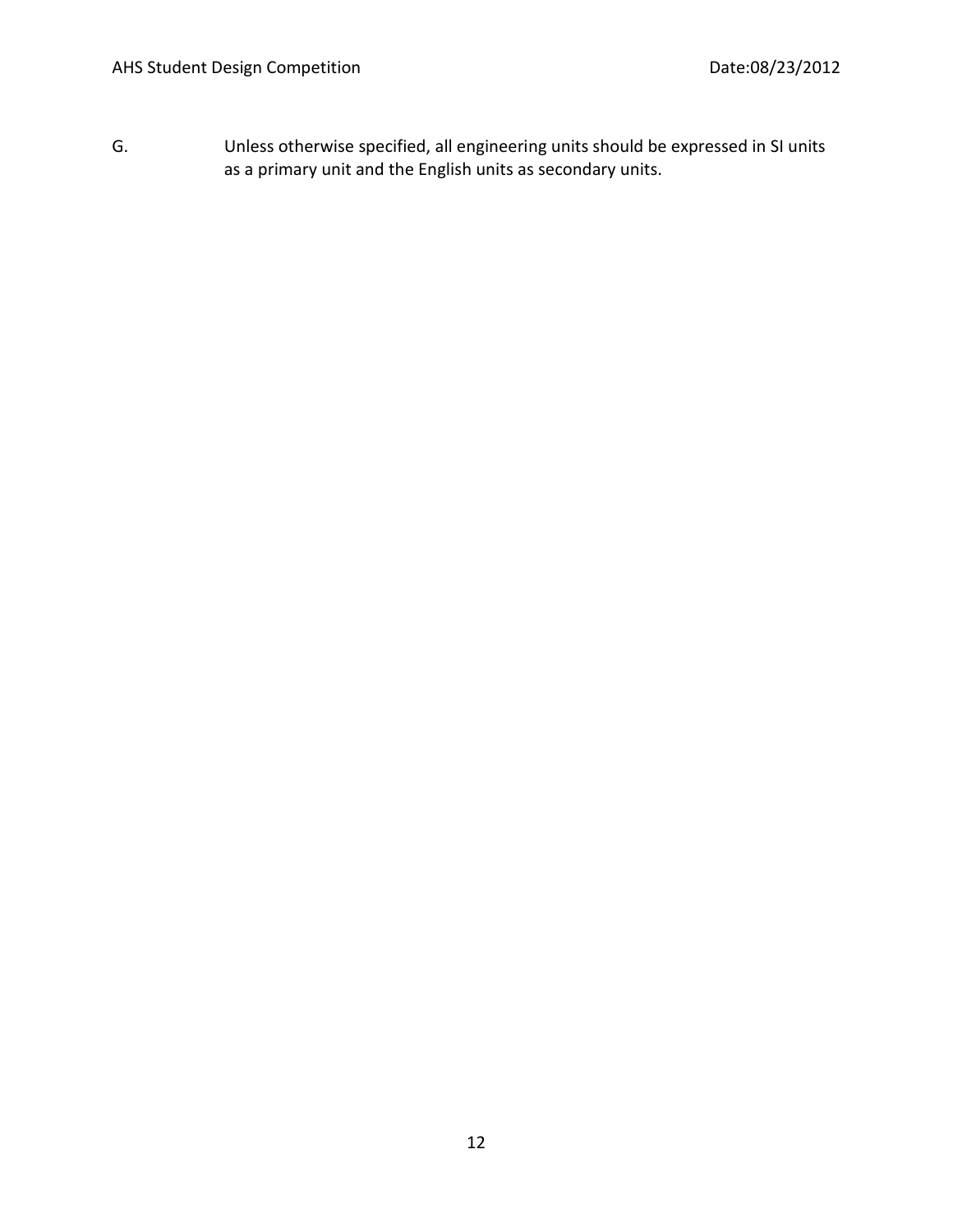## **2.0 System Objectives**

## **2.1 Operating Concept**

*2.1.1 Difficulties faced by the ultimate customer with the current helicopter technologies* 

Recently, the images of the consequences of the earthquake that hit China in the province of Sichuan on May 12th, 2008 showed the vulnerability of the population located in these difficult to access regions.

That day, the rupture lasted close to 2 minutes and propagated at an average speed of 3 kilometers per second. The characteristics of this earthquake, which was of magnitude 8.0 on the Richter scale, were so severe that the quake destroyed almost 80% of the buildings.

In the past, disasters of such magnitude occurred for example in Alaska in 1964 and on the average, it is common belief that one earthquake of such size occurs somewhere in the world each year.

The consequences of the quake in China were dramatic as it hit areas with high population density and which were difficult to access both because they are located in mountainous areas and because the earthquake destroyed the existing infrastructures.

The rescue efforts were deployed internationally but they encountered major difficulties because of multiple reasons. First, the roads were completely damaged; some places were blocked off by landslides, so that emergency aid could not be distributed via the roads. Second, the extreme terrain conditions precluded the use of helicopter evacuation in most cases. As a consequence, there were numerous examples of population being stranded in their demolished village for several days without food and water before the rescue could finally arrive.

The authorities ordered the deployment of more than 150 helicopters, but they appeared to be sometimes not adapted to the specific atmospheric conditions (fog), which led to some accidents.

Satellite images provided some help, but it appeared that the means used to rescue the population were not satisfactory.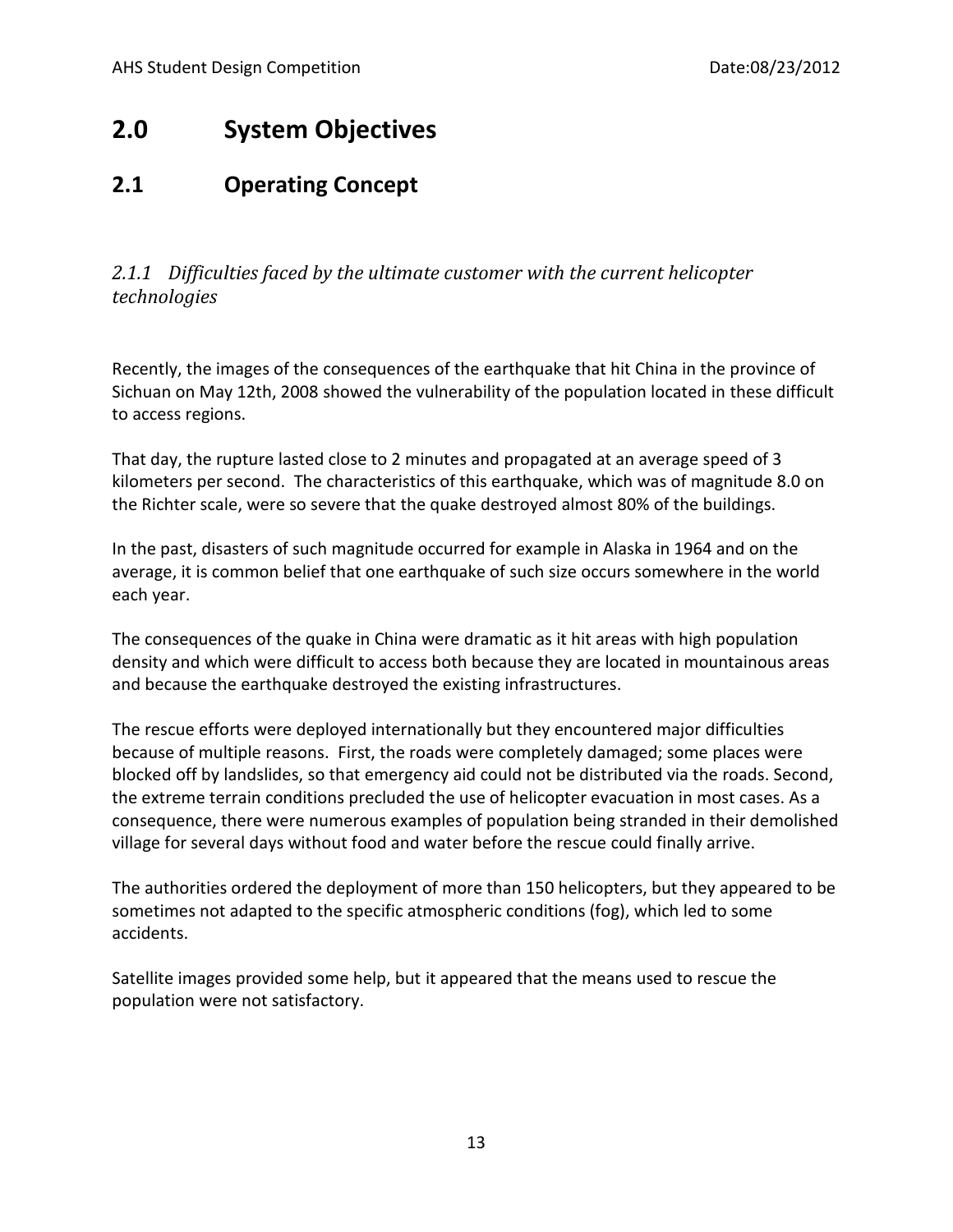#### *2.1.2 A brief history of previous attempts*

We have other examples of natural disasters. Hurricane Katrina, which occurred in 2005 in the New Orleans area is remembered as the worst natural disaster in the history of the United States. It generated about 2000 casualties and caused considerable damage.

The Unites States Coast Guard provided a remarkable assistance to the 60,000 people stranded in New Orleans, rescuing over 33,500. Their pilots held thei[r HH-65 Dolphins](http://www.helis.com/database/modelorg/922/) or [HH-60 Jayhawk](http://www.helis.com/database/modelorg/850/) helicopters in steady hovers while the crewmembers provided emergency aid and raised up survivors.

It appeared that the pilots tend to go beyond their duty in a generous attempt to save as many as possible lives.

Several days into the disaster, other aircraft such as the Skycrane, the Chinooks, or the H-53 stepped in to help the rescuers.

Despite the huge efforts deployed, it appeared that the rescue operations did not provide the expected benefits, with many casualties and suffering among the population.

#### *2.1.3 State of the Art*

.

The first requirement for a helicopter aimed at rescuing victims of natural disaster is the capability to reach rapidly the scene of the disaster with a large payload. It can be food, water, medical aid, tents. It should also be capable of reaching high altitude sites, and provide enough power even in high external temperature conditions.

Today, some helicopters provide large loading and carrying capabilities. Some have a reasonable speed but are quite slow compared to tilt-rotors or some high-speed compound helicopters, which are currently being tested.

Conversely, these faster aircraft configuration have generally a much lower productivity index in terms of weight.

The second requirement is related to the equipment the helicopter needs to operate safely. In addition to hoists, which can help extract the people trapped in dangerous areas, helicopters can be equipped with mission equipment, TAWS (Terrain Awareness and Warning), TCAS, (Traffic Collision Avoidance System), on-board medical equipment, and satellite communication systems.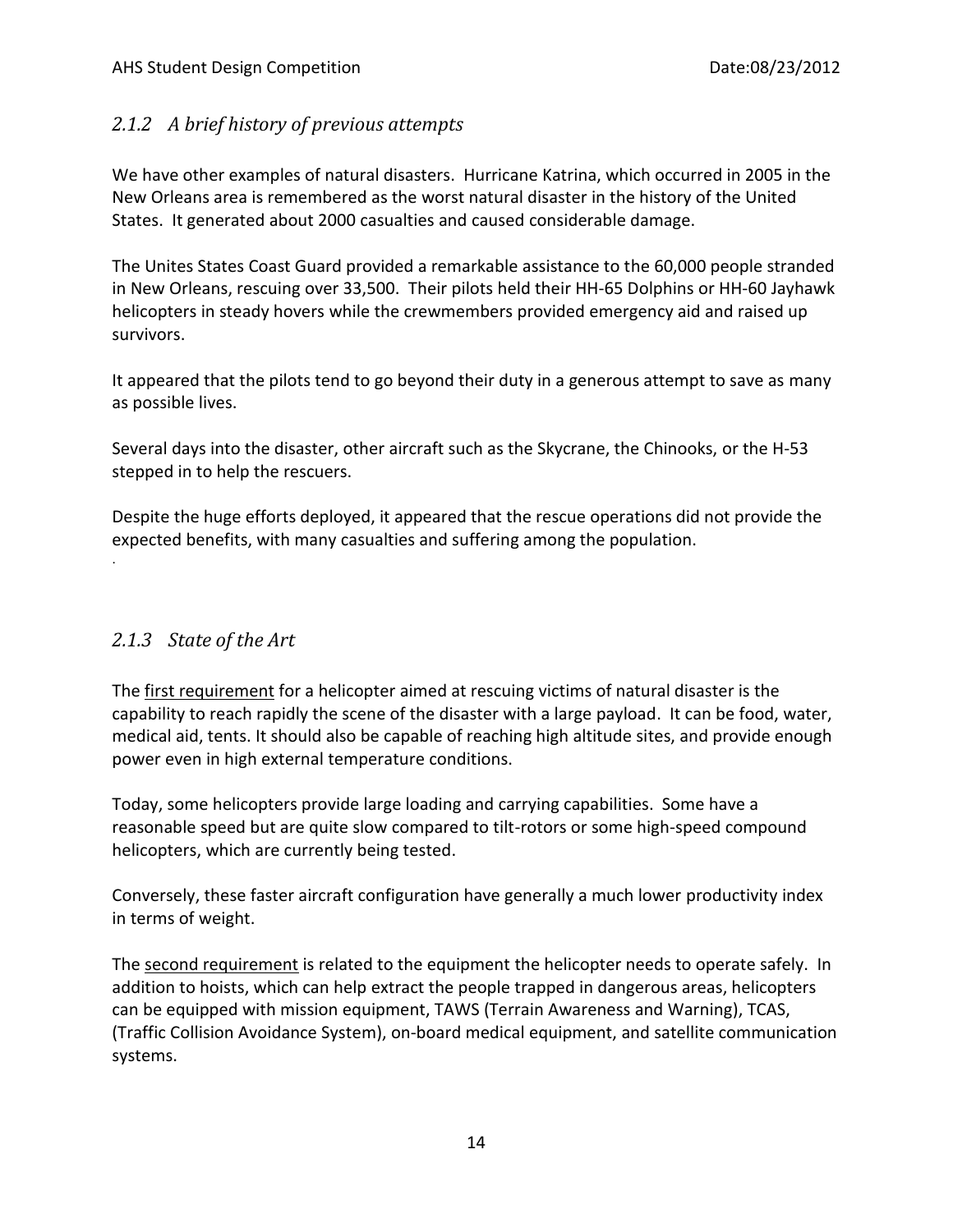#### *2.1.4 Possible Approaches and Technologies*

The rotorcraft aimed at rescuing the victims of natural disaster would embody several characteristics. It should be fast in order to reach rapidly the area where the rescue should take place, even at high altitude (3000 m). It should also have large autonomy at low speed to distribute first medical aid, and be equipped with special equipment aimed at providing first medical treatment to the most seriously wounded victims and operate safely in the midst of a large rescue fleet of aircraft.

Ideally, it would carry large amount of material and food, but this last requirement could be relieved considering that some material could be dropped by some airplanes and the rotorcraft would just transport weight from the area where the aid is dropped to the location of the victims.

The maximum speed the aircraft should achieve is about 240 knots. To achieve large autonomy at this speed, a classical helicopter would probably not be suited and one should consider alternate technologies.

To achieve large autonomy, 2 different requirements have to be followed. First, the aircraft must be capable of flying over a long distance. To achieve this, it could benefit from new engine technologies (diesel for example) or be optimized in terms of fuel consumption at the rotor level with efficient airfoils, adaptive twist, or configurable rotors. It could also benefit from a clean aircraft design with low drag, eventually with active devices to reduce it. The second requirement, to which the aircraft should comply, is related to the pilot workload and fatigue. The aircraft should benefit from pilot aids to reduce the workload, and be comfortable, both in terms of vibrations and noise level.

## **2.2 Specific Objectives**

The following tasks are required.

Task 1 is required of all teams, Task 2 is required only of the graduate teams, and Task 3 is optional.

#### **2.2.1 Task 1**

The teams which take part in this competition, whatever the category, must choose an aircraft configuration (helicopter, tilt-rotor, compound aircraft) and the engine technology aimed at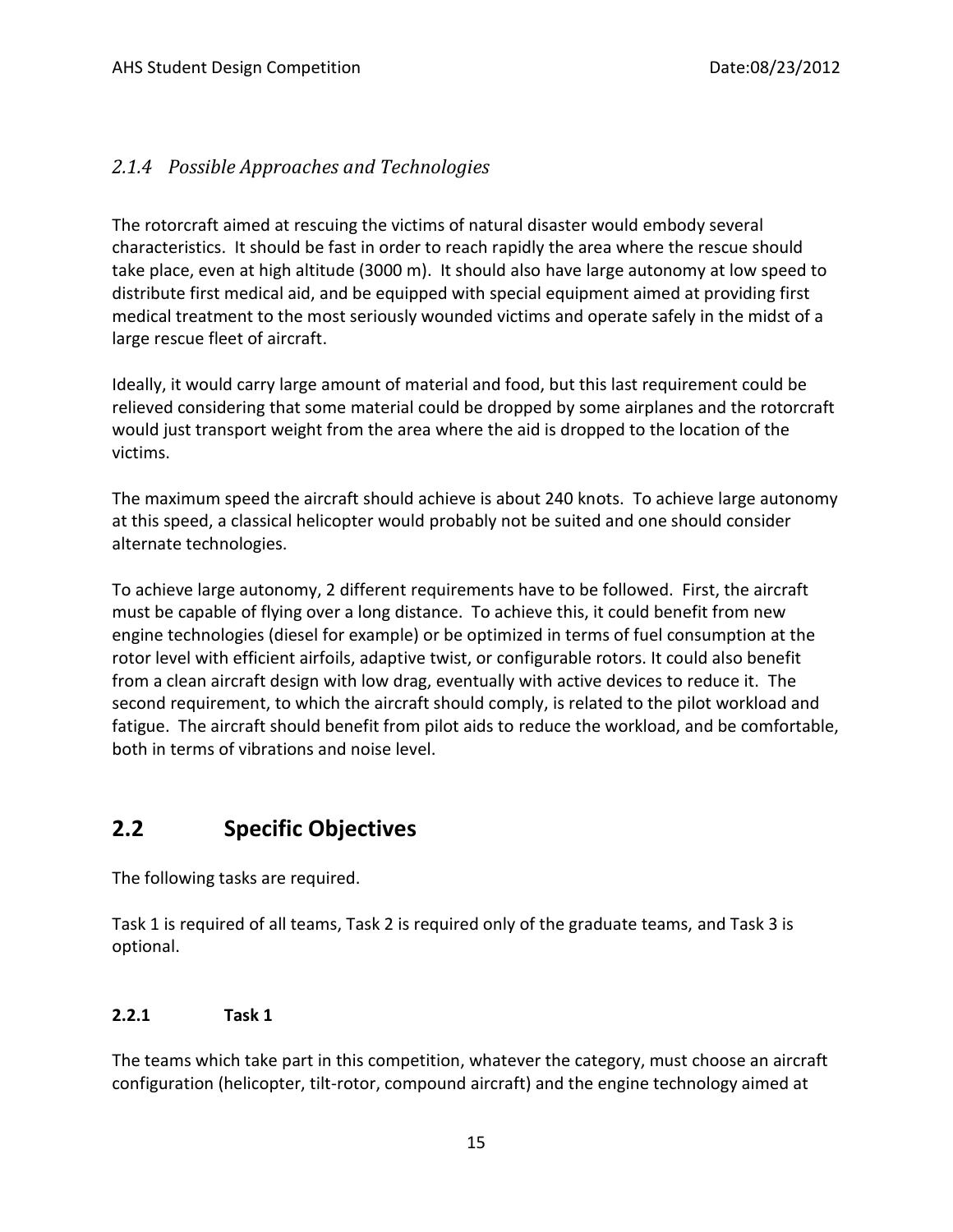reaching high speed (240 knots minimum), a large autonomy in order to be able to perform the rescue mission as it is described hereafter.

The task should include:

- Global architecture tradeoff studies for competing designs.
- Rotor / wing / propeller / optimization studies (depending on the architecture chosen)
- Engine optimization studies
- Performance analysis for several atmospheric conditions (ISA;0m, ISA+20;3000m)
- Weight breakdown
- Transmission architecture
- Technological studies for the key components
- Costs estimates (DMC, DOC)

The aircraft is intended to operate within a fleet of several machines performing rescue operations in a coordinated manner. One aircraft is responsible for the coordination; several others are responsible for the evacuation of wounded people, while the others are responsible for the aid distribution. To increase its performance for each of the mission profiles, It should be easily reconfigurable. The three mission profiles are described in more detail in the following paragraphs:

a) Fast deployment and rescue coordination

This mission consists of a fast deployment to the disaster area and reconnaissance in order to assess damage victims and the nature of the help required, and areas where aid can be dropped by parachute for example, or landing areas for large aircrafts (Lockheed C130 Hercules,..).

Data and images are transmitted to the relief operation commander.

The following details describe the mission:

I) range: 600 km (approach, cruise speed 240 knots) + 600 km (flyover at 120 knots) + 600 km (return at 180 knots)

- II) max density altitude: approach and return at 6000 m ISA+15°C, flyover at 2000 m ISA+15°C)
- III) max TOGW: 15 tons
- IV) useful load: 6 tons minimum
- $V$ ) # of PAX:3
- VI) Min acceptable climb rate: 2000 ft/min
- VII) Load/unload max time allowed: not applicable for this mission

The mission will consist of:

- Engines start and warm-up for a quarter of an hour
- Take-off at ISA+15 and 1500m of altitude and climb from Z=1500m to Z=6000 m
- Acceleration to achieve cruise speed of 240 knots.
- Cruise at 240 knots (range including acceleration and climb phase: 600 km)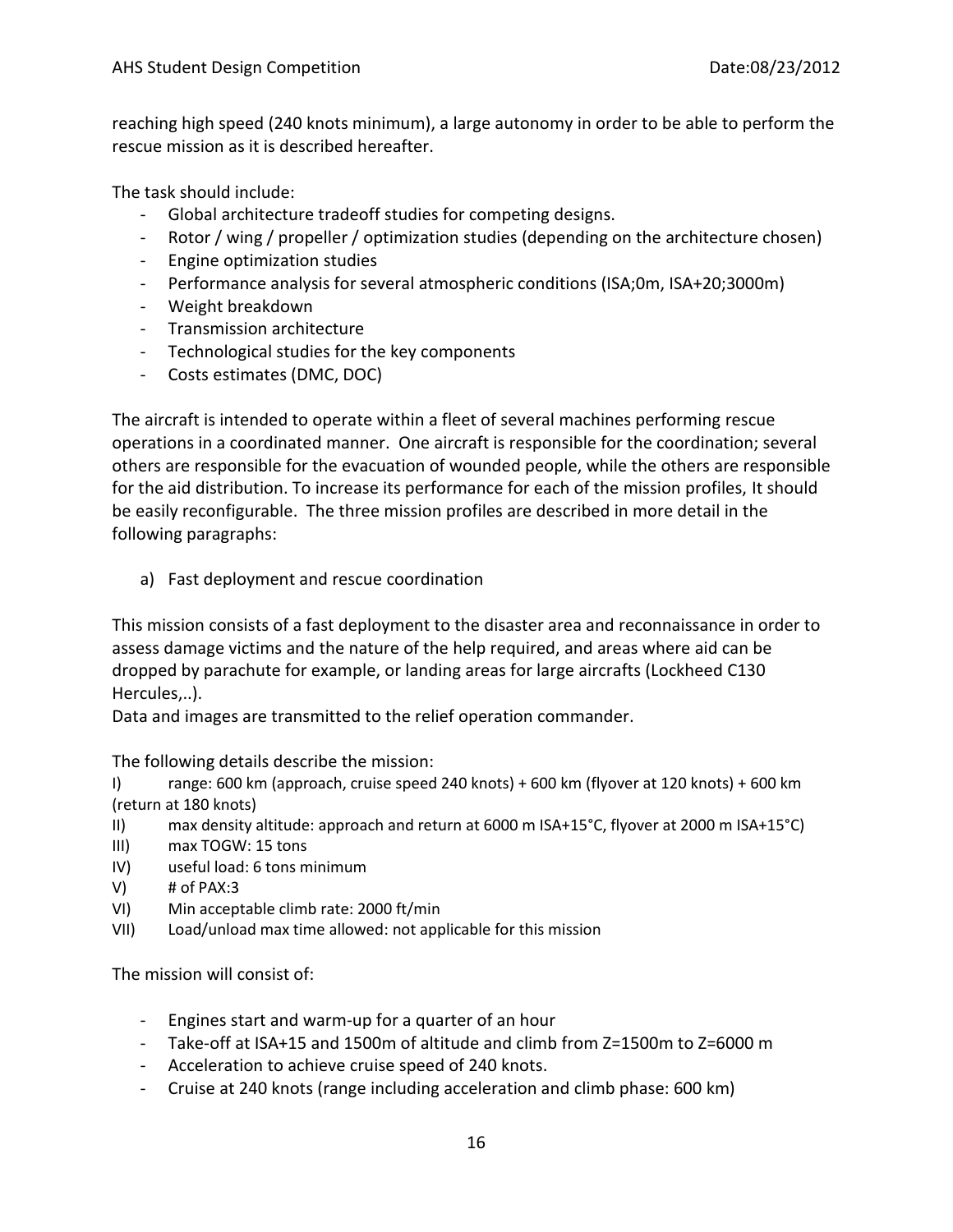- Descent to Z=2000m
- Low speed flyover at Z=2000m: 120 knots during 2 and a half hour
- Climb to 6000 m
- Return to base at 180 knots, range 600 km
- b) Aid distribution

This mission consists of providing medical aid to the most serious victims. One could consider the distribution of water, water purification devices, tents, food, clothes, medical aid, depending on the type of event for a total of 2 tons per aircraft and mission. The aircraft should perform level flight and drop food, medical aid, relief material with small parachutes. There will be no requirement for the aircraft to land and take-off repeatedly.

The following details describe the mission:

I) range: 600 km (approach, cruise speed 180 knots) + 200 km (flyover at 80 knots) + 600 km (return at 140 knots)

- II) max density altitude: approach and return at 6000 m ISA+15°C, flyover at 2000 m ISA+15°C)
- III) max TOGW: 15 tons
- IV) useful load: 6 tons minimum
- $V$ ) # of PAX:3
- VI) Min acceptable climb rate: 2000 ft/min
- VII) Load/unload max time allowed: 1 hour for 2 tons of material

The mission will consist of:

- Engines start and warm-up for a quarter of an hour
- Take-off at ISA+15 and 1500m of altitude and climb from Z=1500m to Z=6000m with 2 tons of relief material.
- Acceleration to achieve cruise speed (180 knots)
- Cruise at 180 knots (range including acceleration and climb phase: 600 km)
- Deceleration and descent at Z=2000m
- Low speed level flight to deliver medical aid (assumed 80 knots for a total range of 200 km)
- Climb to 6000 m
- Return to base at 140 knots
- c) SAR: Evacuation of casualties

This mission consists of evacuating the most seriously injured people to the base where other helicopters are waiting for the transfer to the nearby hospitals.

The following details describe the mission: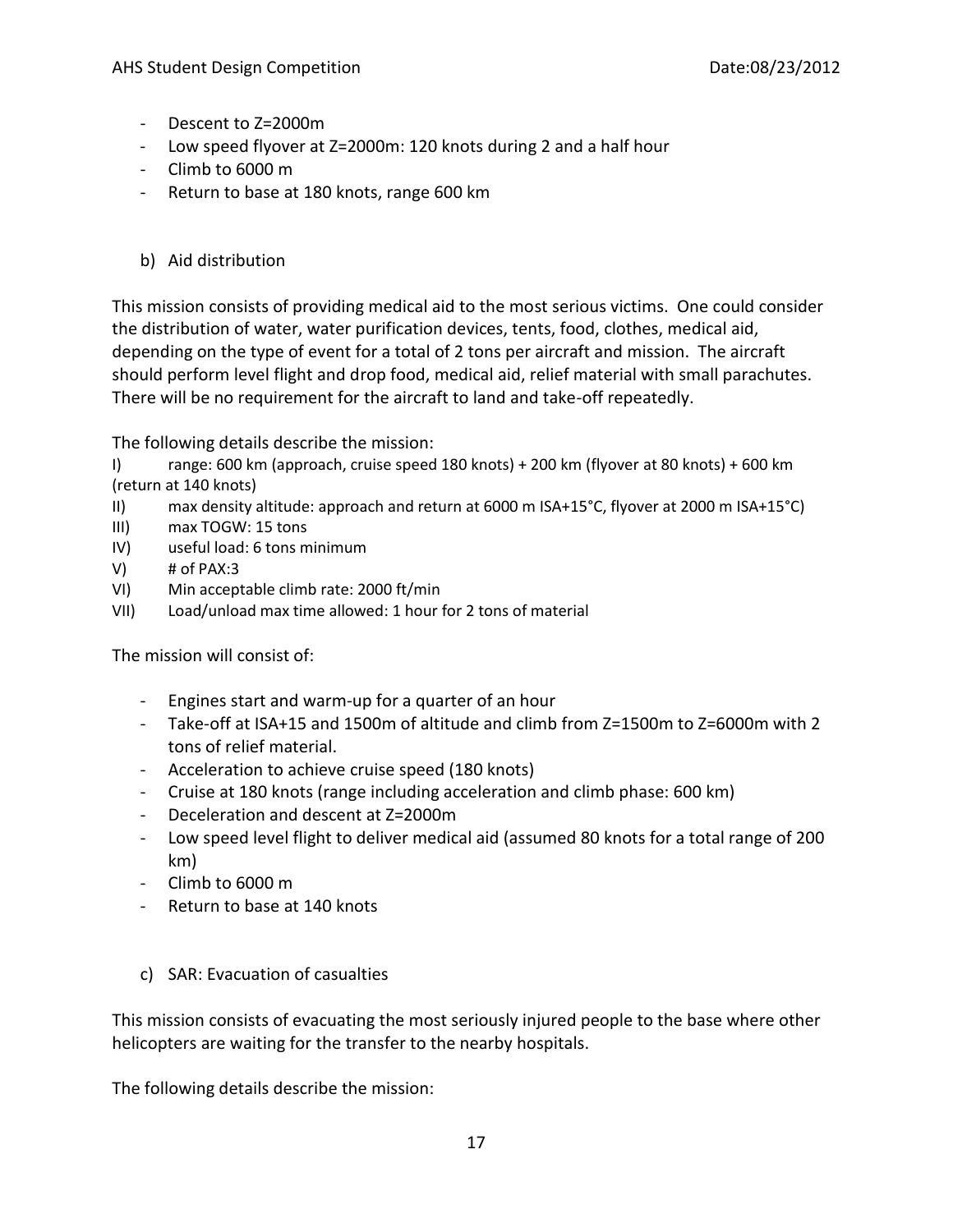- I) range: 600 km (approach, cruise speed 240 knots) + 10 km (descent, landing, take-off, climb) + 600 km (return at 240 knots)
- II) max density altitude: approach and return at 6000 m ISA+15°C, take-off and landing at 2000 m  $ISA+15^{\circ}C$
- III) max TOGW: 15 tons
- IV) useful load: 6 tons minimum
- V) # of PAX:3 + 6 wounded
- VI) Min acceptable climb rate: 2000 ft/min
- VII) Load/unload max time allowed: 30 min for 6 victims

The mission will consist of:

- Engines start and warm-up for a quarter of an hour
- Take-off at ISA+15 and 1500m of altitude and climb from Z=1500m to Z=6000m.
- Acceleration to achieve cruise speed (240 knots)
- Cruise at 240 knots (range including acceleration and climb phase: 600 km)
- Deceleration and descent at Z=2000m
- Landing
- Installation of victims
- Take-off and climb to 6000 m
- Return to base at 240 knots

#### *The hard requirements are the following:*

- Cruise speed minimum 240 knots
- High range for the 3 missions (if higher ranges than requested can be achieved, they should be provided and will be used for the evaluation of the project)
- Mission equipment for SAR and medical aid

#### *The soft requirements are the following:*

- Maximum take-off weight 15 tons

*The Performance Index which will be used to compare the different proposals will be:* 

#### PI= PI weight + PI range + PI speed + PI DOC + PI DMC

- PI weight=15000/(Maximum take-off weight)
- PI range: (range for mission (a)/1800) + (range for mission (b)/1400)+ (range for mission (c)/1210